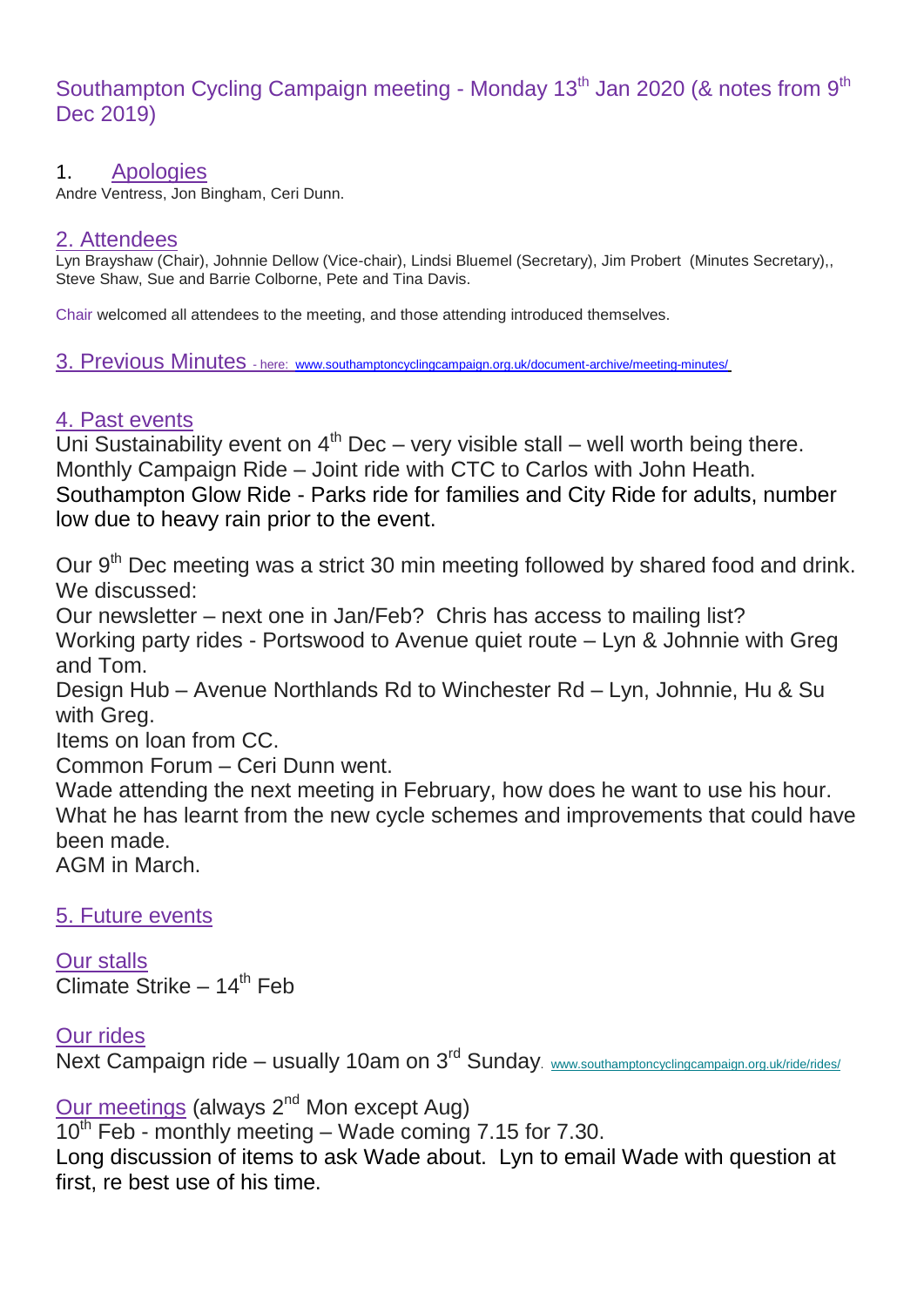9<sup>th</sup> March – AGM

 $13<sup>th</sup>$  April – Easter Monday but we plan to go ahead (confirming room booking)

Other meetings/events

Monthly Critical Mass rides [www.facebook.com/criticalmasssoton/](https://www.facebook.com/criticalmasssoton/)

Design Hub coming up in Feb for The Avenue – Northlands Rd to Winchester Rd.

Next Cycle Forum  $-14<sup>th</sup>$  January – go as individuals or member of other group, so meeting is not dominated by us.

6. Working groups - opinions needed (alphabetical order) - Location then nonlocation. *SCC team are: Wade, Greg, Tony & Dale.*

--- Bitterne Road East/Thornhill Park Rd - Eric (C) Lyn, Lindsi, Johnnie, Steve S.

--- Bitterne Triangle - Lindsi (C) Eleanor, Lyn, Angela, Liz. Jon B. Eleanor has collated information.

--- Bursledon Rd A3024 – Steve S (C) Eric, Lyn, Liz.

--- Central Railway Bridge – Stephen E (C), Jim, Hugh, Su.

--- Central Station South Forecourt - Johnnie (C), Lyn, Lindsi, Liz, (Cara), Colin. Johnnie has sent a letter to WSP designers, regarding the loss of the Triangular Path.

--- City Centre – Lindsi (C), Stephen E, Hugh, Su, Liz. Chris, Simon. Lindsi to coordinate list of connectivity issues, of routes in City Centre.

--- Eling – John H (C), Jim, others when necessary.

Redbridge Road, new cyclepath almost completed in front of flats, demolition of old subway in front of Nissan garage still to do. Note closure of Redbridge cyclepath to Totton later this month to replace ducting, check that a diversionary route is signposted?

--- Hospital Orbital Route - Johnnie (C), Lyn, John, Jim, Colin.

--- Ipley Cross – Eric reports back from HCC mts (attends as Sustrans rep). Afternote: serious cycle accident on Wednesday 15<sup>th</sup> January 2020, involving a Southampton CTC rider on an organised ride, returning back from Beaulieu. Police have been informed.

--- Lordswood Lane - John H (C) Jim P others when necessary.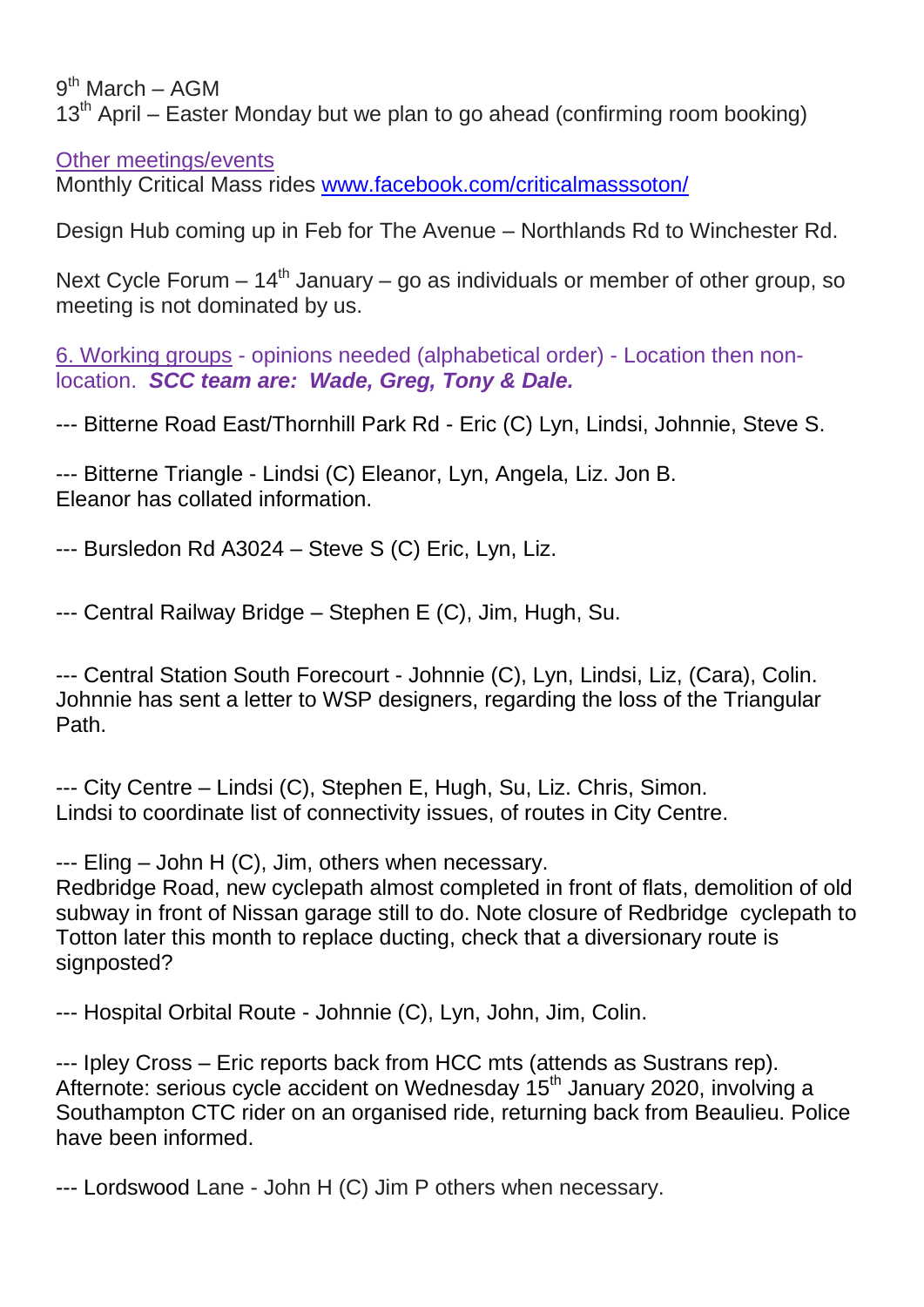--- Portsmouth Rd – Johnnie (C) Martin, Lindsi, Steve S.

--- Portswood /Swaythling/Stoneham Lane - Angela (C), Johnnie, Lyn, Liz, Ceri, Simon.

--- Salisbury Rd – Pete & Tina (C), Lindsi, Stephen E, John H.

--- Stoneham Lane, Eastleigh - Lyn (C), Liz, Angela, Simon.

--- The Avenue & Lover's Walk – Lyn (C), Ceri, Johnnie, Colin, Hugh, Pete, Tina, Stephen E, Simon, Chris and Andre. Issues with Tiger Crossing at Northlands Rd – sent email to Greg.

--- Quayside Rd – Lindsi (C), Eric, Liz, (Stuart).

--- Western Approach - Southampton Cycle Network Route 1 (SCN1) John Bingham (C), John, Pete, Tina, Hugh, Jon, Liz, Colin, Jim.

Done??? Jon B to arrange ride for group, to then feed back to Wade (including parking in front of Millbrook station).

--- Mapping & Signage – Angela & Johnnie (C), Lyn, Lindsi, Jim, Stephen E, Eleanor, Eric, Tina.

Johnnie is now sharing cycle routes on the website using plot-a-route. Plot-a-route now been embedded into the website with a new window.

--- Traffic Orders: Lindsi (C), John, Hugh & Eleanor.

## 7. Updates

a) Web page update – Jon B would like to update the website. Johnnie is happy to look at website and assist. URGENT – cut calendar or at least have explanation of where to find mt/ride/other date info – eg see minutes.

b) Newsletter – next one soon to be published as a blog, a section on maps, including tools and cameras that are available on loan, Chris Brown will compile articles, and Lyn and Jon will proof read. Members asked to submit topics to the newsletter, even if just a paragraph. All Working Party leads please submit an update once requested to by Chris.

c) Document Storage - Jon will create a storage space for working groups, either on the website or a google drive, and will fwd to email list. FIND LINK.

d) Plans for new school in Shirley for age 4-16 to replace St Marks School – check cycle routes are on the agenda – suggestions to Jim please. Jim to ask on list for suggestions and post routes from the city west of the river to Foy's Corner.

e) Lindsi to invite councilors – shall we try again in April or May?